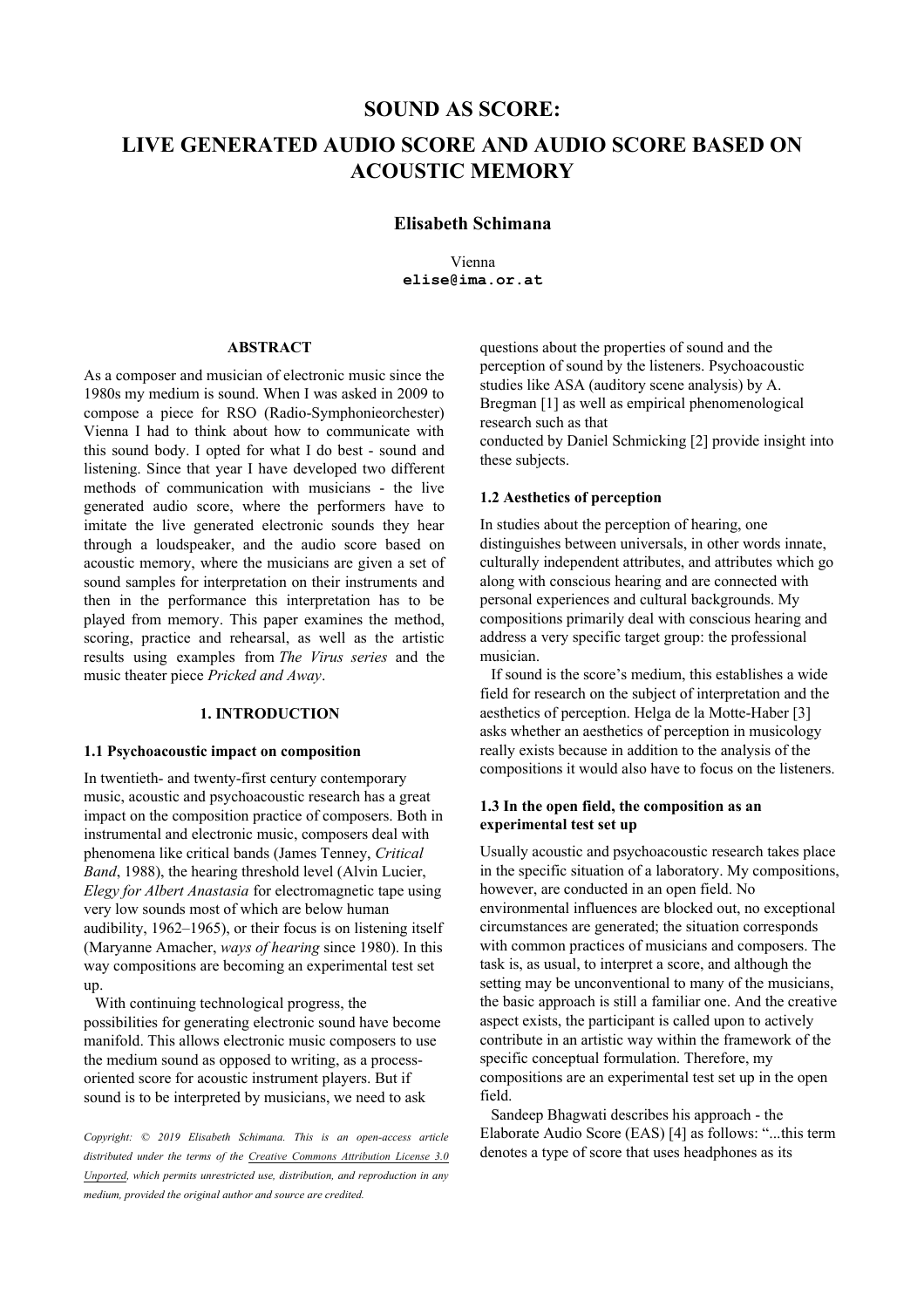interface to the musician and conveys musical information primarily via acoustical messages."

Headphones are a forbidden planet in my open field approach. All disturbances are welcome and part of the set up.

#### **2. METHODS**

#### **2.1 Live generated audio score**

I developed this method for the *Virus series,* starting in 20[1](#page-1-0)1 with *Virus*  $#I.0<sup>1</sup>$  for string quintet. In the beginning there were several major questions: How should a live generated sound score be designed? How should the set up be organized? Who hears what, and why does somebody choose a specific interpretation? Where are my own listening limits? And how is it possible to merge the digital, live generated score with the interpretation of the acoustic instruments?

#### *2.1.1 Basic considerations*

The electronic resonating sound body<sup>[2](#page-1-1)</sup> is generated live during the performance and is the audio score for the acoustic instruments. It corresponds to the image of a host cell. The acoustic body corresponds to the image of a virus, because the musicians have to attach and adapt to the electronic sound body, they penetrate into it and a synthesis between the two resonating bodies results.

T h e *Virus series* is an expedition into acoustic perception, a sounding of the responses of our brains in the span of milliseconds, a plea for the precise acoustic moment. It deals with the question "And what do you hear?" This question is dedicated to the audience, the musicians and myself. It implies that every self will experience something different.

#### *2.1.2 Set up*

The musicians sit or stand spread out in the space each in front of a loudspeaker and try to play what they hear as precisely as possible on their instruments. The electronic sounds – the sound score coming from the loudspeaker as well as the interpretation by the musicians are audible. The instruments are unplugged, so the speakers project only the sound score. It is important to consider the distances between the musicians, in order to give each participant the possibility to focus on his or her own part within the sound score. A minimum of 3 meters for instruments with middle or high frequencies and a minimum of 5meters for instruments with low frequencies are necessary. The composer generates the score live and is therefore a part of the responding system, and together with the musicians she builds a feedback loop. Like the musicians, the composer listens and reacts to what she hears, making decisions for the

further progress of the composition. The audience sits amongst the musicians.

#### *2.1.3 Acoustic instruments and electronics*

The digital electronic sound body in the *Virus series* has the job of doing what it does best: the precise execution of an algorithm. The acoustic sound body also has the job of doing what it does best: the imprecise execution of an algorithm.

I will explain this statement in the following simple example: a digital sine-wave oscillator oscillates with a frequency of 440 Hz for 2000 ms - break for 1000 ms repetition - break for 500 ms - repetition. The program will execute this algorithm precisely. Translated for a musician this algorithm would sound like this: play the note A (440 Hz) for 2 seconds, pause for 1 second repeat - pause for half a second - repeat. Compared with the machine the musician will execute this algorithm imprecisely and as the number of repetitions increase, this imprecision will also raise.

This fact demonstrates one of the most interesting side effect of this method - emerging fuzziness.

## **2.2 Audio score based on acoustic memory**

I first used this very different approach in 2017 for the piece *Vast Territory. Episode 1 Lily Pond[3](#page-1-2)* . This first attempt was for 7 minutes only, for strings and wind instruments. The major question was: How does our acoustic memory work. And for how long is this possible without the addition of a written score? In my online research I could not find any relevant answers - this, of course, might be because of my limited financial and time resources. In 2018, I composed the music theater piece *Pricked and Away[4](#page-1-3)* working with this method for the ensemble part of the piece.

## *2.2.1 Basic considerations*

The musicians follow a sound score played by memory and are thus tied to the oral tradition. It is like telling a story from aural memory. The audio score consists of field recordings lasting 15 to 45 seconds and are given to musicians in advance for interpretation and memorization. Working with field recordings in audio scores is quite common, but usually the musicians get them during the performance via headphones for interpretation. The only approach tied to the oral tradition in contemporary music I know is Eliane Radigue's way of communicating her compositional ideas to musicians, and she even asks these musicians to pass on the piece through oral tradition to another musician. This other musician has to reference the musician from whom the information is coming. In this way a line of references is created<sup>[5](#page-1-4)</sup>.

<span id="page-1-0"></span><sup>1</sup> http://elise.at/project/Virus\_1

<span id="page-1-1"></span><sup>2</sup> I distinguish between an electronic sound body - electronically generated sounds like sine waves or noise, and an acoustic sound body - sounds generated by acoustic instruments

<span id="page-1-2"></span><sup>3</sup> http://elise.at/project/Vast-Territory

<span id="page-1-3"></span><sup>4</sup> http://elise.at/project/Pricked-and-Away

<span id="page-1-4"></span><sup>5</sup> This information comes from a conversation I had with Eliane in December 2018 at her home in Paris.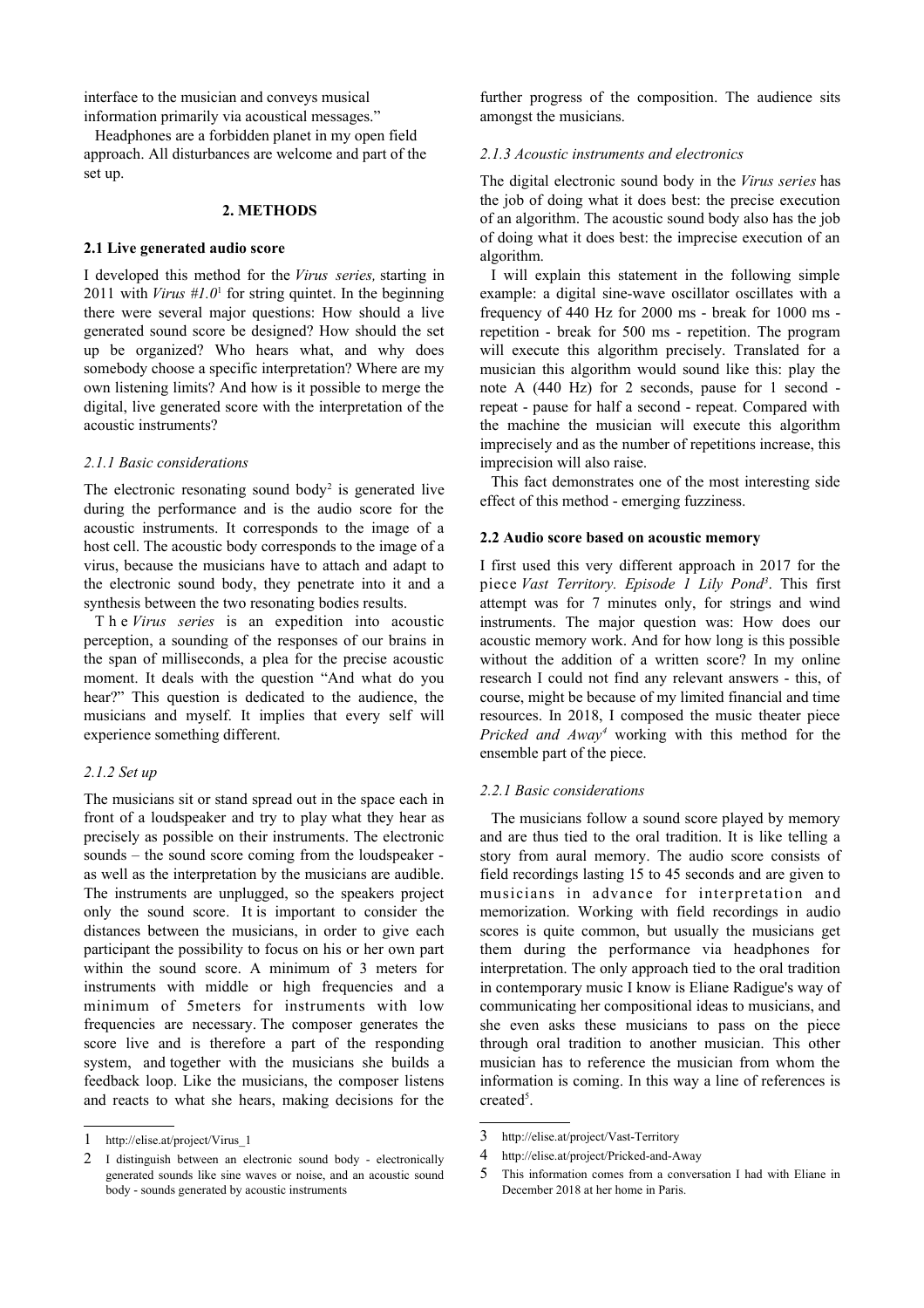Field recordings are a very complex type of sound material. They stimulate the imagination or trigger memories about a specific environment mostly connected with very specific emotions.

At the same time field recordings consist of multilayered sound events and most of the time it is not possible to translate all this acoustic information at once for interpretation on the acoustic instrument. As human beings we filter this information in an environment and concentrate on what seems to be relevant for us at a specific moment. A microphone is stupid and will transmit all acoustic information out there. The musician then has to decide which acoustic information is relevant for interpretation, and from musician to musician this can differ quite a lot!

## *2.2.2 Set up*

Each musician follows his or her very personal interpretation of the sound files in regard to a specific time line score. In a short piece each musician has a stopwatch to help him or her execute the time line. In a long piece the timeline has to be a moving visual score with a cursor to indicate the exact time. The individual timeline scores for each musician have to be synchronized. All sounds - the interpretation of the field recordings - are played by memory, the original audio score - the field recordings - is inaudible.

#### **3. SCORING**

What is a score? It is a special form of recording notation - in a musical context. The design of a score depends on its function, whether it is a notation for the composer as a stored memory, or a performance score, which serves as a tool for communication. In performance scores composers notate musical structures for interpreters. Usually the notation is a visual media and the communication with the interpreter implements a reading process and translation process into sound. If the score is sound, the reading process as well as the translation from one medium to another is skipped.

Are the programmed algorithms, the code - the notation for the machine a score?<sup>[6](#page-2-0)</sup>[5]

## **3.1 Machine notation for the** *Virus series*

To communicate with the machine I use the program MAX/MSP and Modalys for physical modeling and the interfaces mouse, keyboard and MIDI controller.

 To be able to concentrate on listening during a performance the patch and controler design is of immense importance. A maximum reduction is desirable in order to ensure mobility and flexibility. The main objects are poly~ to create multiple voices and pattrstorage to store and transform parameters. During the performance I mainly control the volume of each oscillator<sup>[7](#page-2-1)</sup> and some very specific parameters, depending on the musical needs of the piece.

## **3.2 The sound material for the** *Virus series*

The digitally generated electronic sounds are either very basic electronic materials like sine waves, triangles, filtered saw tooth with a specific ADSR, pitch and meter or physical models of tubes, strings or membranes.

The main objective is to create a "different" similarity to the sound properties of the instruments - e.g. a high flute tone will sound very similar to a sine wave, but still different. This corresponds with the idea that the audio score consists of material which cannot be created on an instrument and which is generally poor in harmonics, thus the instruments, the viruses, add timbre, or color. The sounds created by physical modeling constitute an exception, for they are rich and similar but at the same time totally artificial.

This concept results in a high level of fusion of the electronic and acoustic instrumental sounds.

## **3.3 Notes for the composer for the** *Virus series*

The notation on paper for myself are notes about the ability of each instrument - I noticed that every musician and every instrument differs in possibilities - a table with frequency, meter and ADSR values, and notes about the structure of the piece.

|   | H <sub>2</sub> 30.87 H <sub>Z</sub> |
|---|-------------------------------------|
| m | 15000                               |
|   | A1500, D1000, S0.9, St3000, R600    |

**Table** 1**.** Example of notated parameters of one oscillator

The only information passed to the musician is the pitch information - e.g if an instrument has 7 oscillators only these seven pitches will appear in the audio score. But there is no information as to when and in which combinations this is to occur. That is created during the performance.

<span id="page-2-0"></span><sup>6</sup> In a book sprint I collaborated on notation we came to the following conclusion: Program == Score? Let us take this opportunity to raise another difficult question: Is the code or the patch the score? In much computer music, the composer (who may also be the performer) creates a piece of software as a patch or as code. It can be argued that this code is the score. However it is important, if not vital that the symbols in a score should have the potential to be executed by any, or at least other, software/program with any hardware, and/or any human being able to connect to the context. Chosen symbols for a score should go beyond a specific software or hardware, creating a metalanguage for interpretation. Otherwise it is not, in some sense, a score, rather it is an encoding of a specific piece and performance of music. It is a notation of it, perhaps too specific to be a score. (Booksprint 2012)

<span id="page-2-1"></span>Each instrument has 5 to 10 or more well defined oscillators, e.g. a sine wave with definite pitch and meter, which can be played simultanously for pattern creation.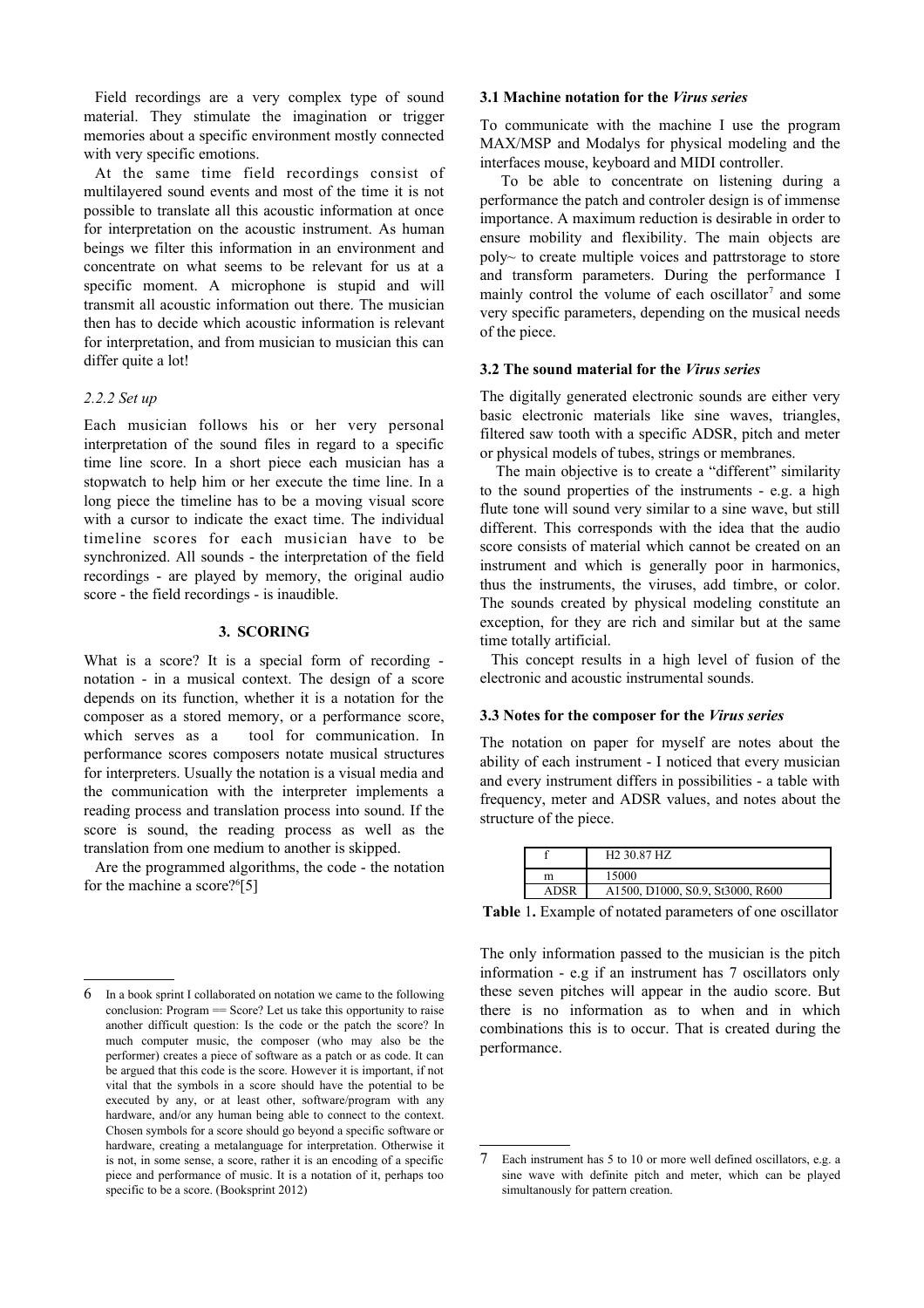## **3.4 Sample and timeline score for** *Pricked and Away*

The audio score consists of 13 sound samples for each of the 4 musicians, all different, but with similar sound properties in one category - e.g. sound sample 1 for flute has properties similar than sound sample 1 for harp. This creates similarities but at the same time differences, because an interpretation on the harp is quite different from that on the flute. Each sound sample has a duration of anywhere between 15 to 60 seconds at intervals of 5 seconds. I consider this to be quite important in creating a clear feeling of timing, which manifests itself after a while.

The musicians receive the sound samples quite a long time before the actual performance. This gives them ample time to listen to them repeatedly and get more and more acquainted with the microstructure of the sound file.

After this process, I create a timeline with a structure that determines which sound file is to be played at which time during the piece. For this part I had to use a visual score, since it is not possible to remember a duration of 30 min. During the performance each musician will see only his or her part, like in a usual written score. I opted for synchronized tablets on which the score is a video file with a cursor, which indicates the current time. This method has been borrowed from electroacoustic music practice, which is used when a piece is created with multiple layers of field recordings.

As mentioned in 2.2.2 the original sound files are inaudible and the musicians perform the sounds from their acoustic memory.

## **4. PRACTICE AND REHEARSAL**

#### **4.1 Creation and rehearsal process**

In 2011, when I started with my first *Virus* for string quintet, I arrived in Kiev to work with the New Music Ensemble Ricochet with a more or less finished programmed patch, and the whole ensemble was ready to rehearse. I quickly realized that this was not the way to do it! I understood that I had to work more individually or with specific instrumental groups to hold the musicians' attention and keep them from losing patience.

After seven years of experience, I have developed a very economical and meaningful way of creating and rehearsing a *Virus.*

a) I start by meeting with each musician for about half an hour to collect information about the instrument, limits in performance techniques, pitch and speed. During this process musicians usually offer me a lot and we already try to push limits. Because I work with the highest and deepest frequencies at the very limits of the instrument, this is a very important half an hour. At this point musicians would probably say: I could even play one tone lower if I practiced a bit. No technical equipment is needed, just the acoustic instrument.

b) I create the pitch/meter system based on the collected information and think about the structure.

c) One more individual meeting of an hour to verify what I have programmed and for the musician to get familiar with the listening and interpretation process.

d) Based on the results of c) I reprogram the patch, create the interface design and rehearse.

e) First rehearsal with the ensemble in the space where the performance will take place. This usually occurs a day before the concert. The amount of audio equipment depends on the number of musicians and is a lot in most cases. Remember, each musician has his or her own speaker, so with 20 musicians you need 20 speakers plus the subwoofers for low frequency instruments. I call it a living acousmonium.

f) Main rehearsal and concert.

We rehearse parts, possible emerging patterns, transitions and a lot of time is needed to tune the system to the needs of the musicians. All in all, this usually amounts to 3 hours of rehearsal time, and in this way, we manage to fit the rehearsal concept into the ridiculously tight schedule allocated for concert preparation.

I am part of the system, my presence is needed.

In *Pricked and Away* the process is similar and different at the same time.

a) I select and prepare the sound material and pass it on to the musicians. At this stage it is test material, not the final audio score.

b) Individual meetings with the musicians, who offer possible interpretations on their instrument, discussions and a joint search for possibilities.

c) I edit the sound files for the final version of the audio score and prepare the timeline structure.

d) Two ensemble rehearsals, during which musicians are allowed to use the notes they took for their interpretation. Continuous fine-tuning of the timeline structure and microstructure of the interpretations.

e) Main rehearsal and concert at the concert space

Written notes for interpretation of the sound files are no longer allowed.

I am not part of the system my presence is not needed.

## **4.2 Practice**

Whereas Sandeep Bhagwati [4] mentions that "the first approach to an audio score is very similar to that needed for a conventional new music score that uses many nonstandard symbols" I wish to focus on the differences.

a) An audio score allows us to create extremely complex patterns with very simple commands. The main command is to play what you hear as precisely as possible in terms of all parameters including pitch, rhythm, timbre, etc. Aware that a perfect copy/imitation is not possible, a creative translation process is triggered in the musician. But - and this is very important in my work - it is not about improvisation, the target has to be a perfect copy/imitation. This directed focus gives rise to very interesting results, especially in microstructures. The precondition is to listen intensely and carefully.

With a live generated audio score like in the *Virus series* it is possible to create e.g. timeshifted pulse